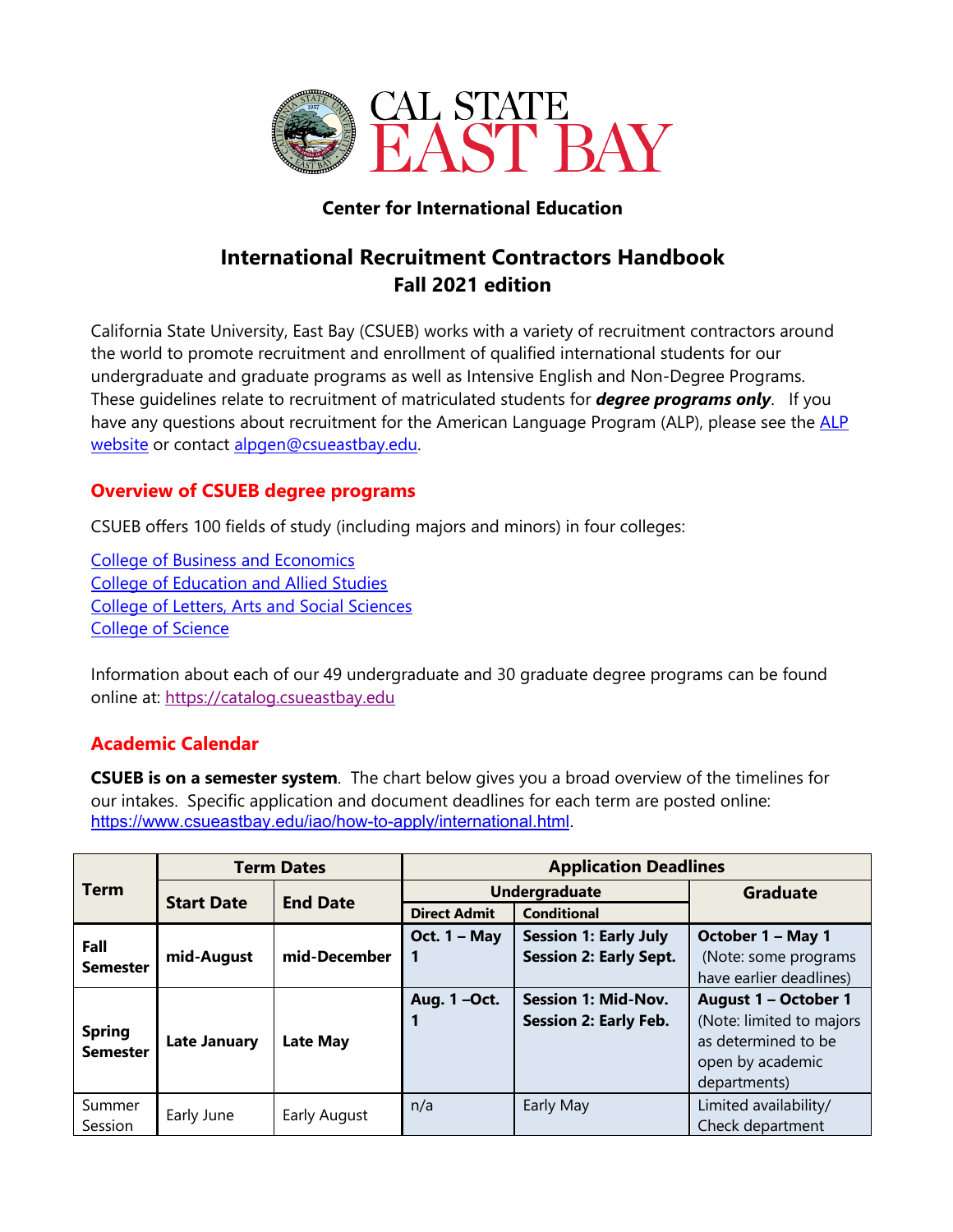## **CSUEB Undergraduate Admission and Application Processes**

### **1. Minimum Admission Requirements:**

- TOEFL iBT61 or IELTS 6.0
- High school diploma or graduation certificate
	- o Freshmen GPA requirement: 3.0
- Transfer GPA requirement: 2.0 *See complete requirements for transfer students at:* http://www.csueastbay.edu/iao/admission-requirements/transfer-admissionrequirements.html
- For more details on required documents, transcripts, etc., see: http://www.csueastbay.edu/iao/how-to-apply/transcript-submission-guidelines.html
- **Music BA** applicants must audition for entrance into the major. International students may audition by video. See: https://www.csueastbay.edu/music/prospective/how-toapply/auditions.html
- Students interested in applying to the Nursing major are designated as **Undeclared – Interest in Nursing** in the university records. There is no quaranteed admission to any of the CSUEB nursing programs. If admitted to CSUEB, student's major will automatically be changed to Nursing only IF they get admitted to one of the nursing programs at CSUEB through a separate application process after they have completed 60 semester hours. For more information visit: http://www.csueastbay.edu/nursing

## **2. Undergraduate Admission Contacts:**

• Undergraduate applications from international students for direct admission are processed by the International Admission Office**.** Questions about undergraduate admissions should be directed to *iao@csueastbay.edu.* 

## **3. Undergraduate Applications and Deadlines:**

CSUEB uses the CSU **online application** calstate.edu/apply. For application assistance see https://www2.calstate.edu/apply/international/Documents/international-applicationguide.pdf

Contact CalStateApply@liaisoncas.com or iao@csueastbay.edu with questions or problems submitting the application.

- Students pay a \$70 non-refundable application fee at the time of application. We are unable to provide fee waivers to recruiters.
- **Recommended time to apply for each term**:
	- o October–April for Fall enrollment; deadline May 1
	- o August-September for Spring enrollment; deadline October 1 (Spring enrollment is sometimes open to transfer students only-- check CalStateApply for which applications are being accepted; dates are subject to change)
	- o Applications from new students are not accepted for the summer term
- **4. Application Receipt:** Applicants are sent an automated email message to notify them of the receipt of their online application. The application will not be considered complete however until academic records and test scores (if required) are also received.

#### **2 INTERNATIONAL RECRUITMENT CONTRACTORS HANDBOOK**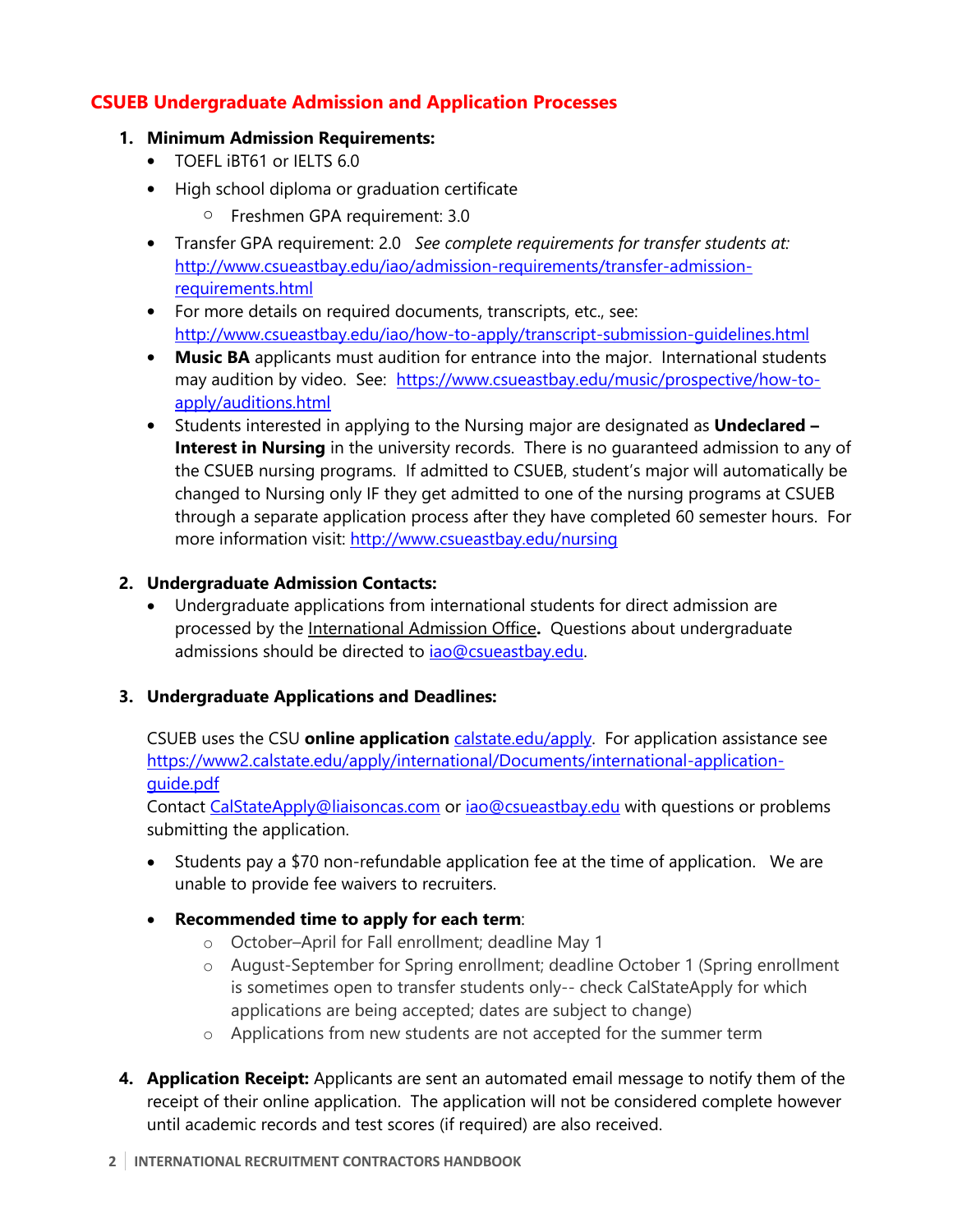Recruiters should email the signed Student Consent for Release of Information *(required from all applicants submitted by recruitment agents)* to *iao@csueastbay.edu* in order to claim the student and to enable us to discuss the application with you.

The International Admissions Office will use unofficial transcripts during the initial review and official records will not be required or accepted until after the student is admitted. Submit original language transcript(s) and English language translation, if the original documents are in a language other than English. Third party evaluations can be accepted for purposes of English translation. Documents will be requested in a unique link sent by email. We request that recruiters use this upload link as well and it will be shared with the recruiter upon receipt of the Consent for Release of Information Form.

See document submission guidelines here: https://www.csueastbay.edu/iao/how-toapply/document-submission-guidelines.html

- **5. Undergraduate Application/Admission Decision Processing:** Processing time varies dependent upon our current volume of applications. Undergraduate applications are typically processed 2-4 weeks after receipt of all required documents. Students can check their admission status online by logging into MyCSUEB (www.csueastbay.edu/mycsueb) using their NetID.
- **6. I-20 Processing** Admitted students will receive an email requesting that they complete an online Declaration of Finances form and submit their passport and verification of finances. Please allow 2-3 weeks processing of the I-20 after submission of these documents. An admission letter, I-20, and other informational materials are currently being sent by email to the student.

## **7. Submission of Official Transcripts**

Students who are provisionally admitted based on their unofficial transcripts and test scores must submit official documents after the student is admitted before they may enroll in classes. CSUEB will place a hold on the student's registration until the official documents are received.

# **CSUEB Undergraduate Conditional Admission and Application Processes**

- **1) Conditional admission** is available for prospective undergraduate students who are academically qualified but have not met our TOEFL/IELTS requirement. Students are issued a conditional admission letter to a CSUEB undergraduate degree program and an I-20 to attend the American Language Program (ALP) Intensive English Program (IEP) until they meet the language requirement. For details on the IEP see: www.csueastbay.edu/alp/programs/intensive-english-program.html.
- **2) Conditional Admission Requirements:** High school diploma or graduation certificate
	- o Freshmen GPA requirement: 3.0 /Transfer GPA requirement: 2.0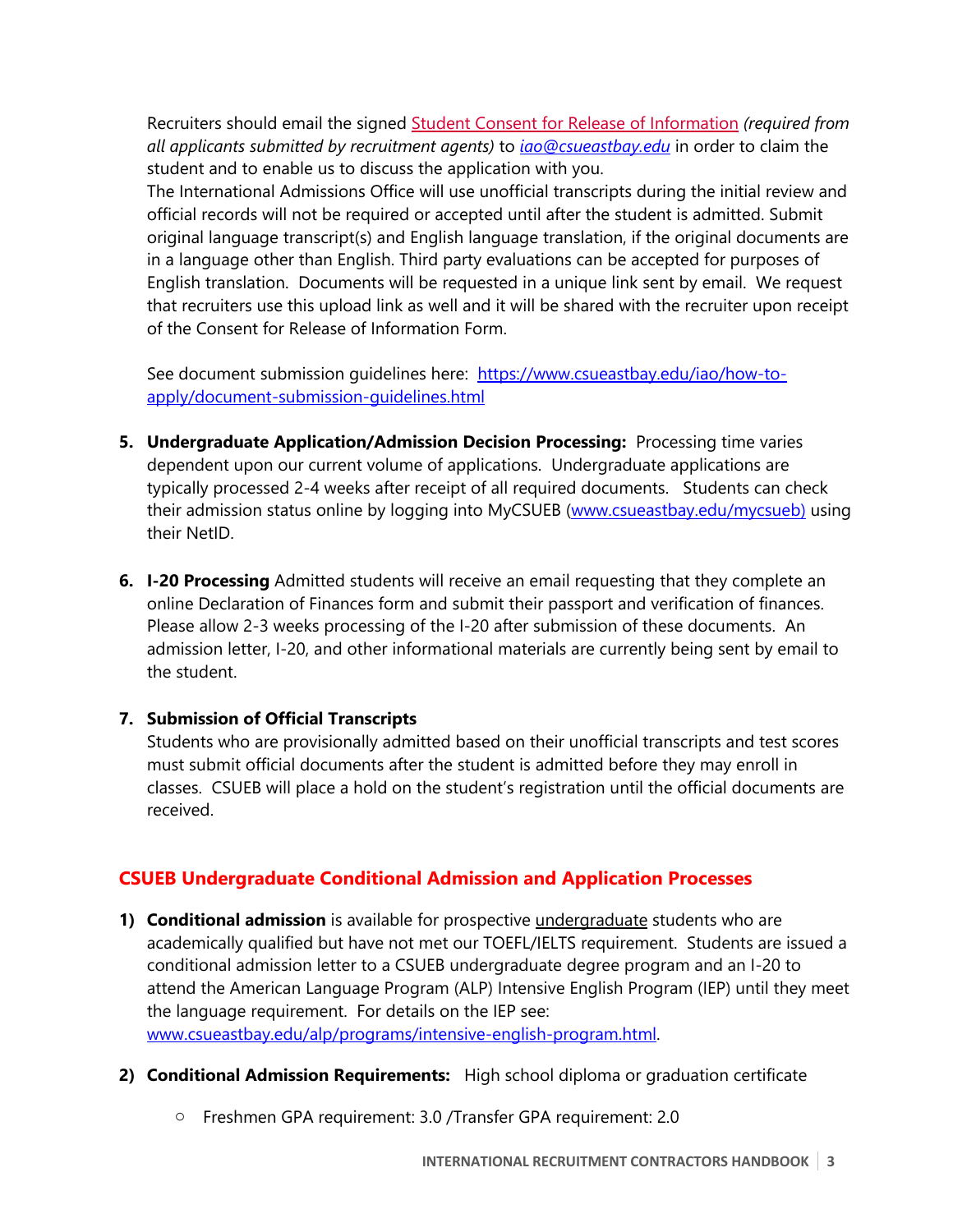- **3) Conditional Admission Application and Deadlines:** Applicants for Conditional Admission complete an Intensive English Program (IEP) application available at www.csueastbay.edu/ALP and pay a \$150 non-refundable application fee at the time of application as well as completing the online application at calstate.edu/apply. Applications for Conditional Admission are accepted every term. *ALP offers two 8-week IEP sessions each semester and an 8-week summer session. See our website for start dates and deadlines for each session: http://www.csueastbay.edu/alp/dates-and-fees.html*
- **4) Conditional Admissions Contact:** Conditional Admission applications are processed by the American Language Program (http://www.csueastbay.edu/alp/programs/conditionaladmission.html.) For questions about Conditional Admission, contact alpgen@csueastbay.edu.
- **5) Application/Admission Decision Processing:** Processing time varies dependent upon our current volume of applications. Conditional admission applications are typically processed 1- 2 weeks after receipt of all required documents. Admitted students receive an admission letter, I-20, and other informational materials by email from the American Language Program.

## **CSUEB Graduate Admission and Application Processes**

## **1) Minimum Admission Requirements:**

- TOEFL 80 iBT or IELTS 6.5 (TOEFL 92/IELTS 7.0 for MS Economics)
- A degree awarded by an accredited university equivalent to a **U.S. bachelor degree\*** with a minimum GPA of 2.5 in the final 2 years (3.0 preferred)
- Some academic departments may have additional requirements and standards (higher GPA or TOEFL/IELTS) for admission.
- For more details on required documents, transcripts, etc., see: https://www.csueastbay.edu/iao/how-to-apply/transcript-submission-guidelines.html

**\* NOTE: CSUEB does not recognize a 3-year degree from India as equivalent to a US Bachelor's degree for admission to many graduate programs**. The following programs may consider a 3-year degree: M.S. Accountancy, M.S. Business Analytics, M.S. Chemistry, M.A. Communication, M.S. Construction Management, M.S Counseling (School Counseling concentration) M.S. Economics, M.S. Health Care Administration, M.A. History, M.S Kinesiology, M.A. Interaction Design & Interactive Art, M.A. Music, M.B.A. (all concentrations).

We no longer offer Bridge Programs for MS Computer Science or MS Biological Science. Students with 3-year degrees in these fields or any other graduate program not listed above may apply as a transfer student to an undergraduate program to complete a U.S. Bachelor's degree here at CSUEB before applying for graduate studies.

**\*\* NOTE: Though CSUEB does not offer conditional admission for graduate programs, we can offer a "Letter of Support" for prospective graduate students who have been admitted to the Pre-Business Analytics or Intensive English Program.** This letter will state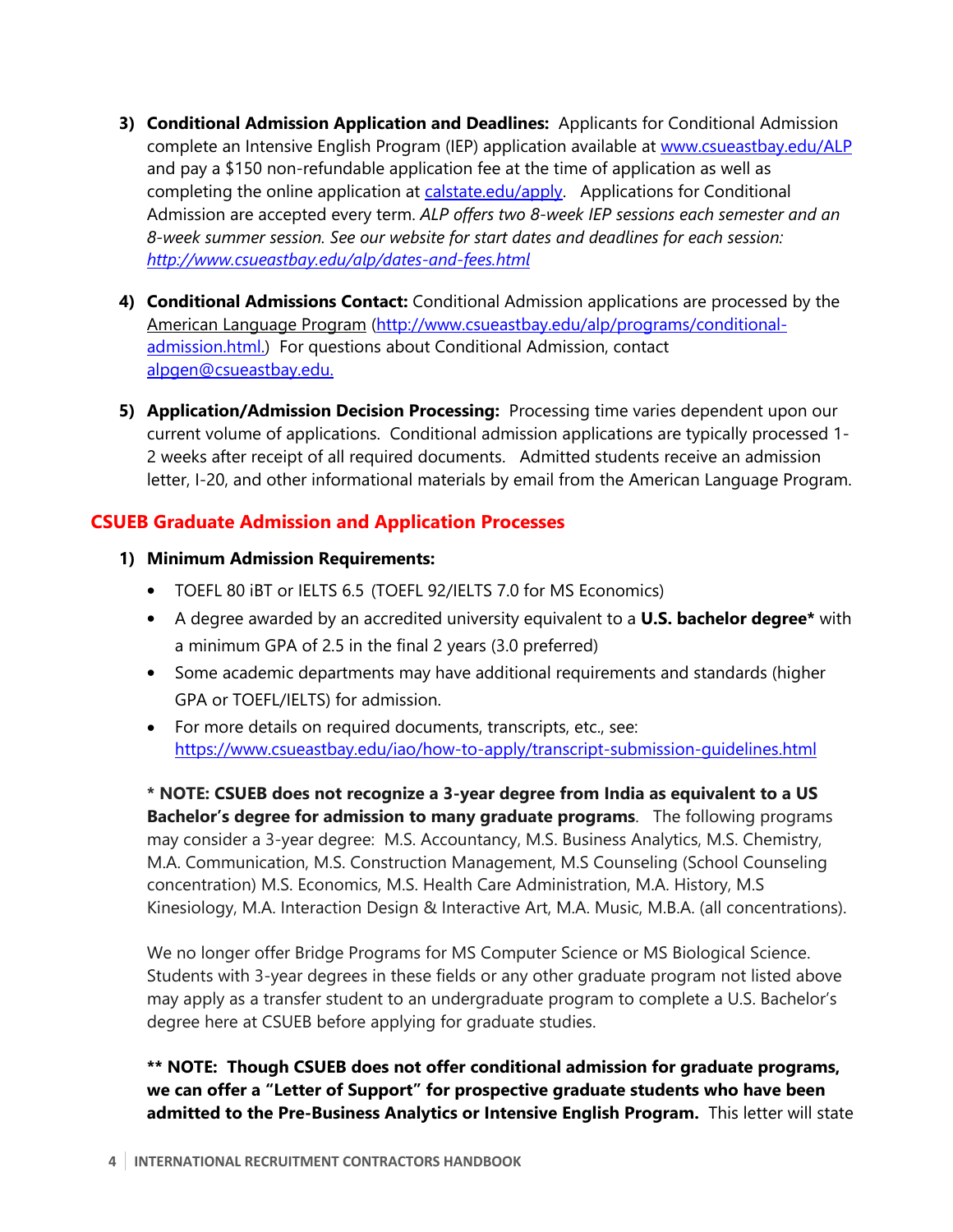that the student has applied to a graduate program and has met the minimum academic requirements but an offer of admission cannot be extended until the student obtains the required GMAT and/or TOEFL/IELTS scores. Though the letter does not guarantee admission, it will confirm that an I-20 has been issued from the American Language Program (ALP) and that the graduate academic department will review the student's application and make a final determination of admission once GMAT and/or TOEFL/IELTS exam results are available.

**2) Graduate Admission Contacts:** Graduate Applications from international students are reviewed by both the International Admission Office *and* the academic department to which the student is applying. For admission requirements for a specific program, contact the department directly (https://www.csueastbay.edu/graduate-studies/graduate-programdirectory.html) or contact iao@csueastbay.edu with general questions about university admission requirements.

## **3) Graduate Applications and Deadlines:**

- CSUEB has an **online application** at: **calstate.edu/apply**. Students must pay the \$70 non-refundable application fee at the time of application. We are unable to waive the application fee for recruiters. For application assistance see https://www2.calstate.edu/apply/international/Documents/international-applicationguide.pdf Or contact CalStateApply@liaisoncas.com or iao@csueasstbay.edu.
- **Some graduate programs may require supplementary materials, have earlier application deadlines and/or may not accept applications every term. See our**  summary spreadsheet of all graduate programs admission requirements.
- Since departmental requirements are subject to change, it is advisable to check with the department for complete details to ensure that you meet all the admission and application requirements.

**Recommended time to apply for each term** (note: dates are subject to change):

- October–April for Fall semester: deadline May 1 (subject to change from year to year)
- August-September for Spring semester enrollment: deadline October 1
- February to early April for summer session. Applications from new students for the summer term are limited to a few select programs, including the Educational Leadership, EdD.
- **4) Application Receipt:** Applicants are sent an automated email message to notify them of the receipt of their online application. The application will not be considered complete however until official academic records and test scores (if required) are also received. Unofficial academic records are required from any previous university attended (transcripts, certificates, diplomas, mark sheets) and must include an official English translation if the records are not in English. Do not submit high school records for graduate admissions.
- **5) Application/Admission Decision Processing:** Processing time varies dependent upon our current volume of applications. Graduate applications can take several weeks or more to process depending on the academic department's current application volume and the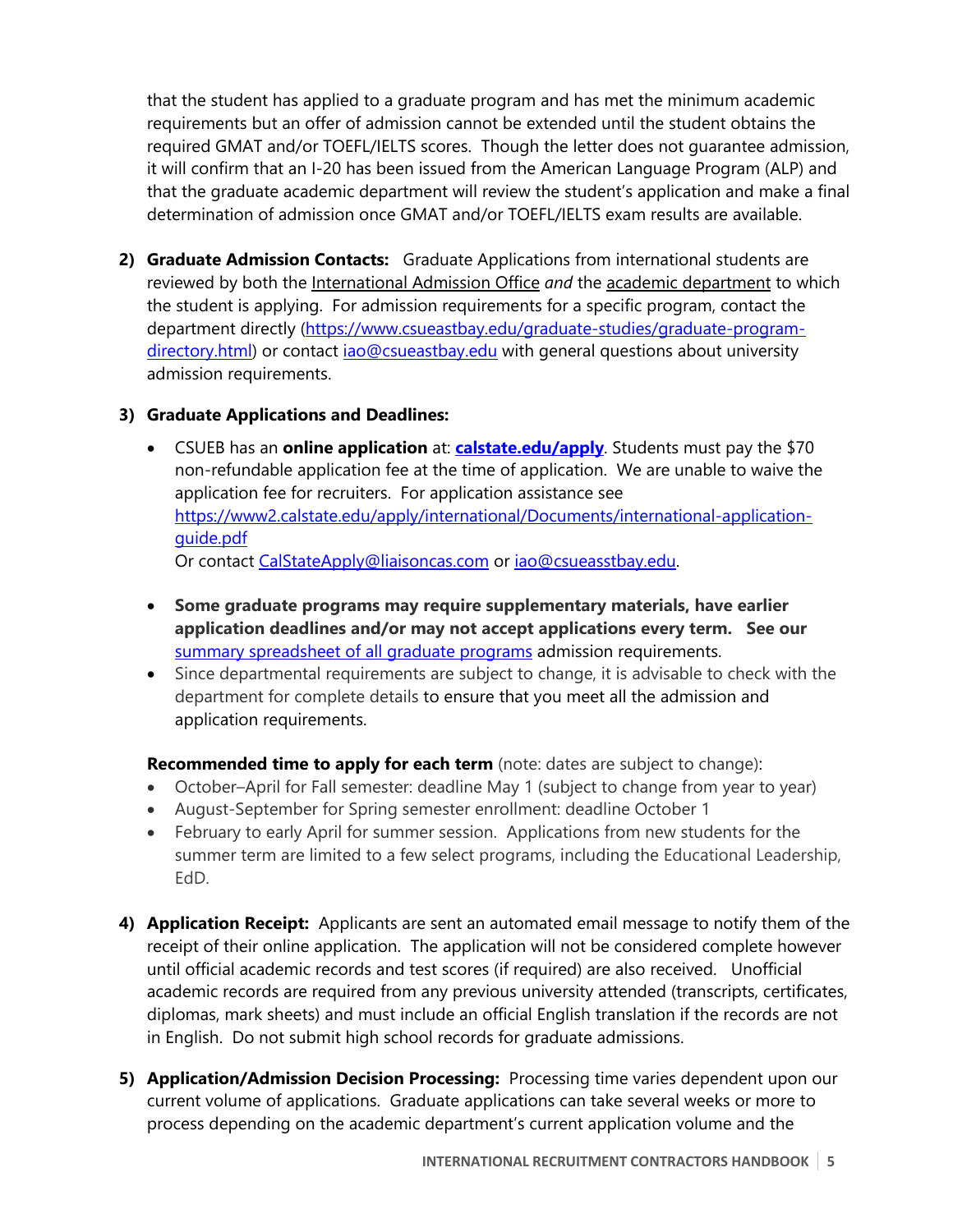department to which the student has applied for admission. Some departments process applications quickly and some can take much longer. Since the decision to admit is determined by the academic department, graduate applications cannot be expedited by the International Admissions Office. Students can check their admission status online by logging into MyCSUEB (www.csueastbay.edu/mycsueb) using their NetID.

- **6) I-20 Processing:** Admitted students will receive an email requesting that they complete an online Declaration of Finances form and submit their passport and verification of finances. Please allow 2-3 weeks processing of the I-20 after submission of these documents. An admission letter, I-20, and other informational materials are currently being sent by email to the student.
- **7) Submission of Official Transcripts:** Students who are provisionally admitted based on their unofficial transcripts and test scores must submit official documents after the student is admitted before they may enroll in classes. CSUEB will place a hold on the student's registration until the official documents are received.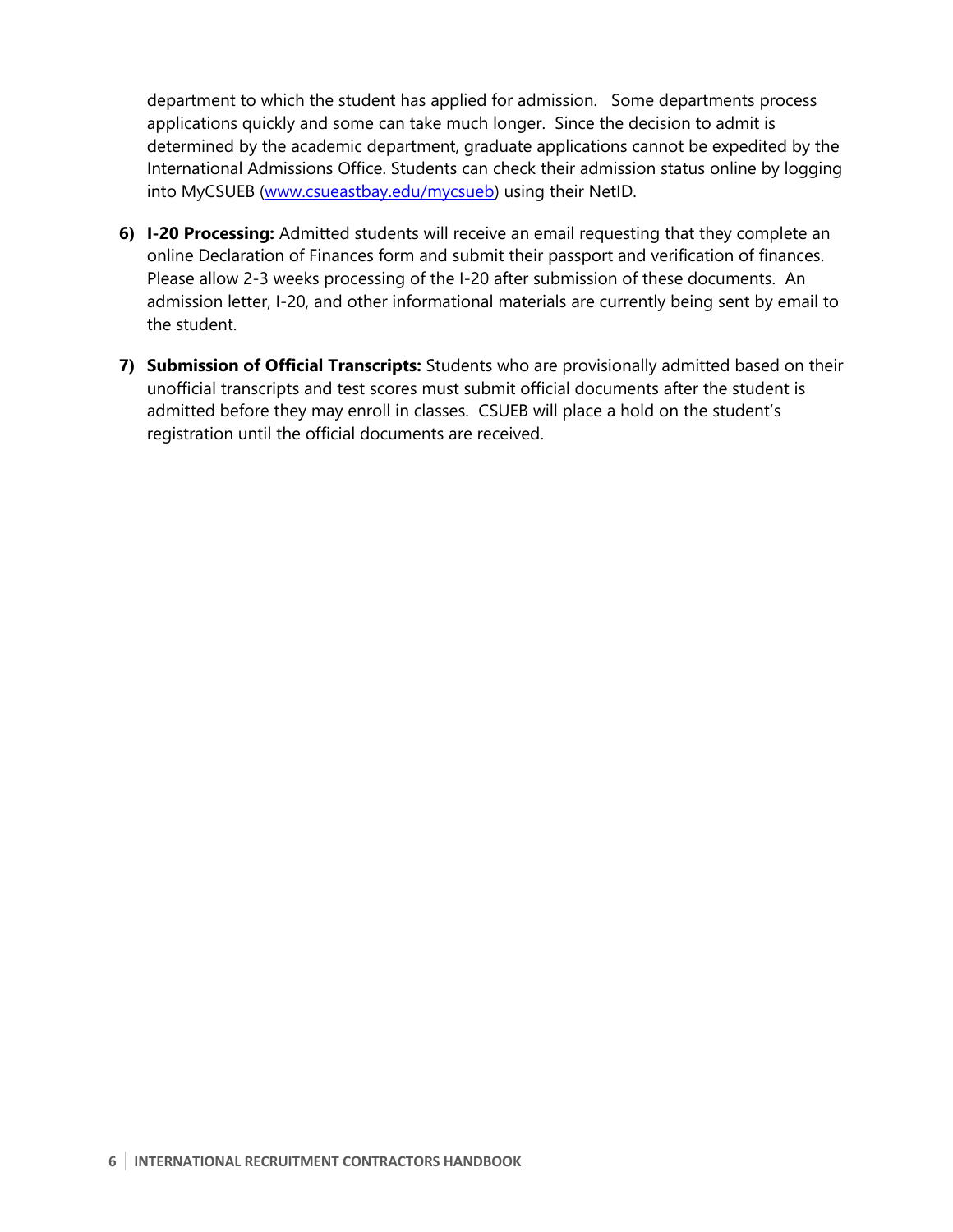## **Expectations for International Recruitment Contractors**

- **1) Recruitment of Students:**
	- **Have a strong knowledge of U.S. higher education in general, the benefits of the CSU system, and CSUEB in particular so that you can provide full, accurate, current information to prospective students about CSUEB** that enables them to make informed choices. This can only be done by reference to the materials provided by CSUEB or information posted on www.csueastbay.edu (data sheets and view books are posted at https://www.csueastbay.edu/iao/future-students/admissions-brochures.html
	- **Be familiar with admission requirements for the specific CSUEB academic programs for which they are recruiting** and to not send us applications for students who do not meet our admission requirements.
- **2) Submission of Application materials:** *see also checklist in Appendix A*
	- **Provide assistance to prospective students in completing forms and/or applications** and submitting them to CSUEB.
	- **Submit (by email) a signed consent form for each student** that allows CSUEB staff to discuss Student applications with your agency, an exemplar copy of which is attached as Exhibit A of the recruitment contract.The contract specifies that recruiting contractors are deemed to have recruited a Student only if they inform CSUEB that a Student's Application was submitted to CSUEB no later than 30 business days after Student's submission.
	- If needed, assist students **in uploading unofficial documents** to complete their applications.
	- **For graduate applications, when the department asks for materials to be sent "DIRECTLY TO THE DEPARTMENT," that is what you must do.** The International Admissions office will NOT accept supplemental documents.
	- If admitted, **support students in completing the online I-20 consent form** and **submitting official documents and test scores.**
- **3) Code of Conduct:** CSUEB expects our contractors to:
	- **Be transparent in ownership and governance as well as in declaring fees and commissions** to both prospective students and the university.
	- **Be clear with students about their obligations under their student visa** and serious consequences of non-compliance.
	- **Conduct themselves in a professional manner without discrimination and undertake their business and all financial transactions ethically and responsibly.** We track all conduct violations including, but not limited to:

a) Complaints from students about a recruitment contractor's dishonest business practices

b) Recruitment contractors who habitually submit applications for students who either use a CSUEB I-20 to enter the U.S. but fail to enroll or immediately transfer to another institution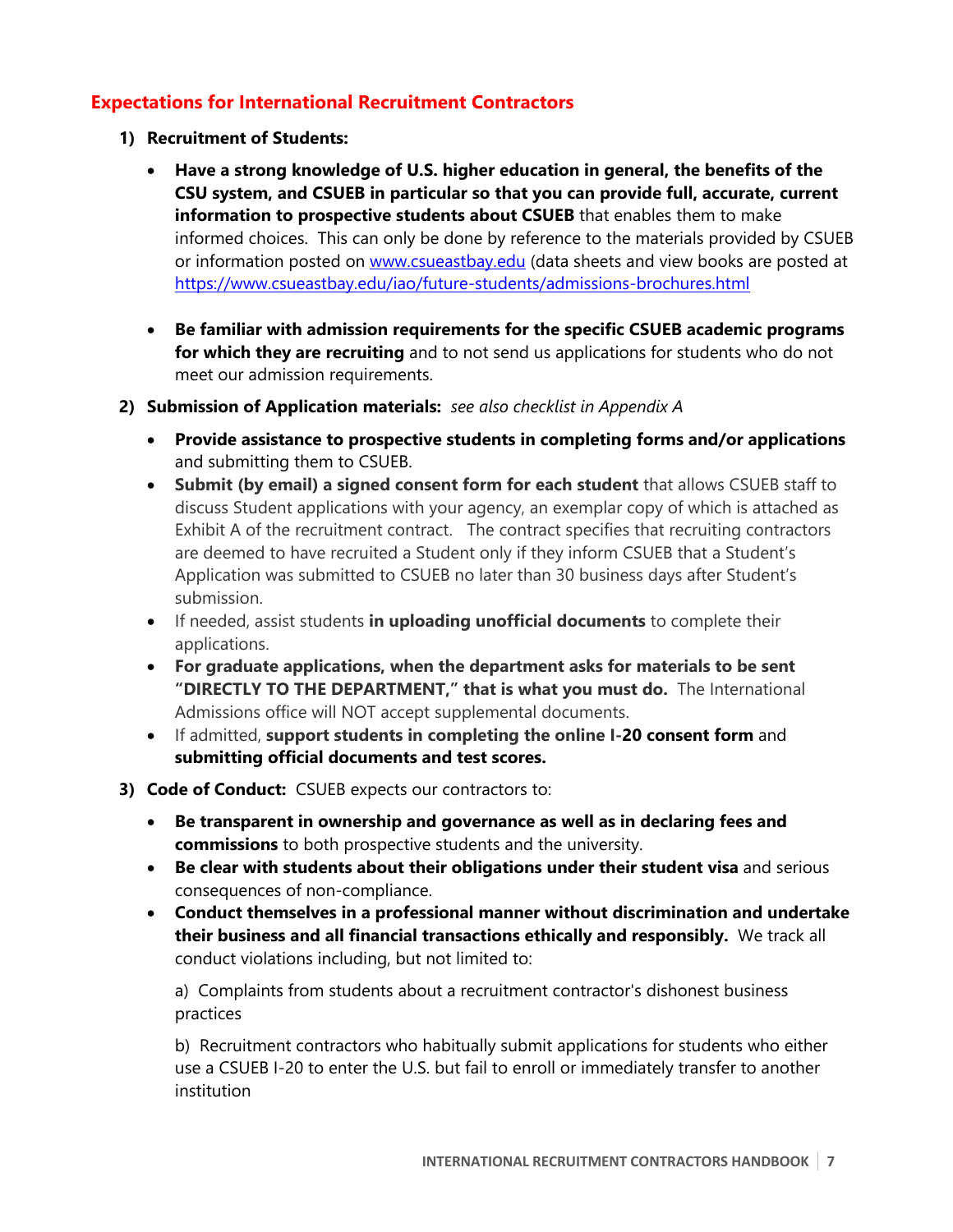c) Recruitment contractors who repeatedly submit applications with fraudulent transcripts or falsified bank statements

d) Recruitment contractors who regularly send students who cannot afford to pay all of their educational expenses

- e) Recruitment contractors who invoice for the same student multiple times.
- f) Misleading students about what fees they must pay.

## **IMPORTANT: CSUEB reserves the right to terminate its relationship with any agency that violates our Code of Conduct.**

#### **4) Regarding Using CSUEB as a Reference:**

• CSUEB is happy to provide references for agencies with whom we have worked for at least one year and who have referred at least five students to our programs.

## **Student Support Fee Payments**

**1) Student Support Fee Amount:** Contractors are entitled to receive a Student Support Fee for each undergraduate or graduate-level student who enrolls at CSUEB. The amount of the Student Support Fee is set and does not vary depending on the number of students sent to CSUEB. Student Support Fee payments are paid as follows:

CSUEB will pay \$600 per semester (for a maximum of 2 semesters) for each student admitted to the CSUEB's regular academic program who completes a full course of study during each of those semesters. CSUEB pays a maximum of \$1,200 per matriculated student. The resolution of account is done after the add/drop date of the second semester of study, regardless of which semester that may be.

- **2) Payment Schedule:** For students who enroll at CSUEB, contractors may invoice for confirmed students after the add/drop date of their second semester of enrollment. The add/drop date for each semester is roughly two weeks after the start of the term. The deadline for each term is posted on the CSUEB website as "Drop Deadline": http://www.csueastbay.edu/registrar/important-dates
- **3) Invoices:** Recruitment contractors are expected to submit an invoice on the agency's letterhead that contains the following information:
	- a. The amount due to the agency for each Student; Student's family and given name as it appears on their CSUEB application; Student's Date of Birth; and the degree program in which the student is enrolled;
	- b. The address (for payment), telephone, fax and email details of the agency;
	- c. An invoice or reference number;
	- d. Bank transfer details including the Beneficiary's name, address and account number and Beneficiary Bank's name address and ABA number of SWIFT code as well as any applicable Intermediary bank information;
	- e. Any additional related information requested by CSUEB. See sample invoice as Appendix C.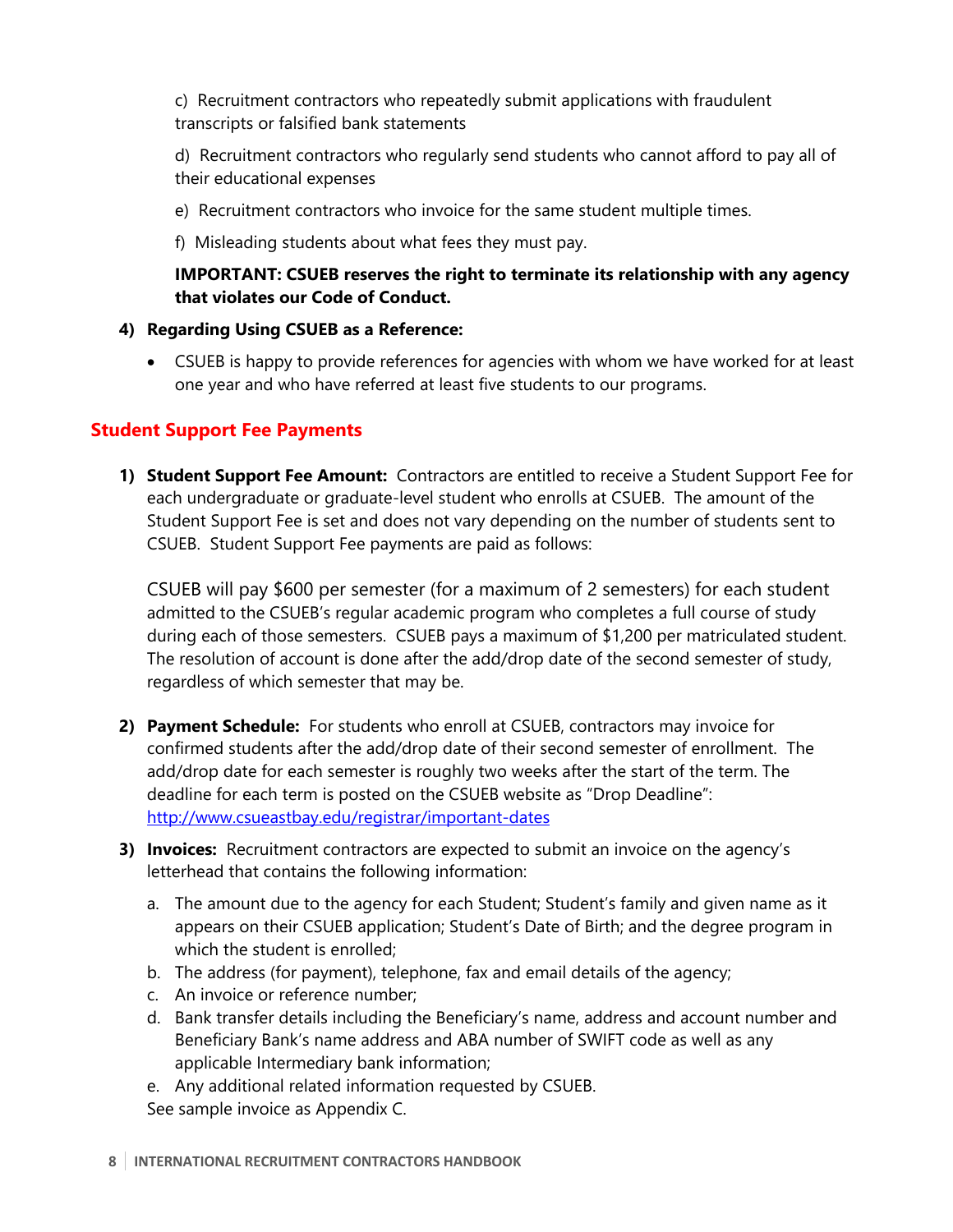- **4) Payment Method:** Overseas contractors are paid in U.S. dollars via international wire transfer (or by check or direct deposit to bank accounts in the U.S.) to ensure timely payment. Wire transfer fees are paid by the University.
- **5) Payment Process:** CSUEB will process your Student Support Fee payment within 60 days of receipt of approved invoices. CSUEB must have a signed recruitment contract and a Vendor Data Record (VDR) on file for any agency that we pay.
- **6) Student Support Fee Expiration:** Recruiters have 90 days from receipt of the Statement of Account to send an invoice (and any required supporting documents) or to notify CSUEB of any errors in the Statement of Account. After 90 days, recruiters risk forfeiting any claim to the Service Fee in question. Invoices may only be submitted after the 90-day deadline if allowed by prior written agreement. Under no circumstance will any invoice be accepted more than one calendar year after receipt of a Statement of Account.
- **7) Conditions:** No fee is owed to the recruitment contractor where:
	- a. The contractor fails to identify the student as one of their clients (by submitting a signed Consent for Release of Information Form) within 30 business days of the application submission to CSUEB;
	- b. A Student withdraws from his or her Academic Program before the add/drop date in any given applicable term;
	- c. A Student does not obtain an appropriate visa;
	- d. A Student has previously enrolled in a degree program at CSUEB on a Full-Time Study basis;
	- e. Prior to the submission of an Application, the Student has also been recruited through CSUEB's own recruitment efforts, including any CSUEB distance education course.
	- f. The student changes contractors after receiving admission or if we have no evidence that a contractor was involved during the application process. At no time will a Support Fee be paid to two different contractors for the same student.
- **8) Taxes**: You will be responsible for paying any taxes that might be owed for Support Fees that you have been paid. Depending on your country's tax treaty with the United States, taxes may be withheld from your Support Fee payments.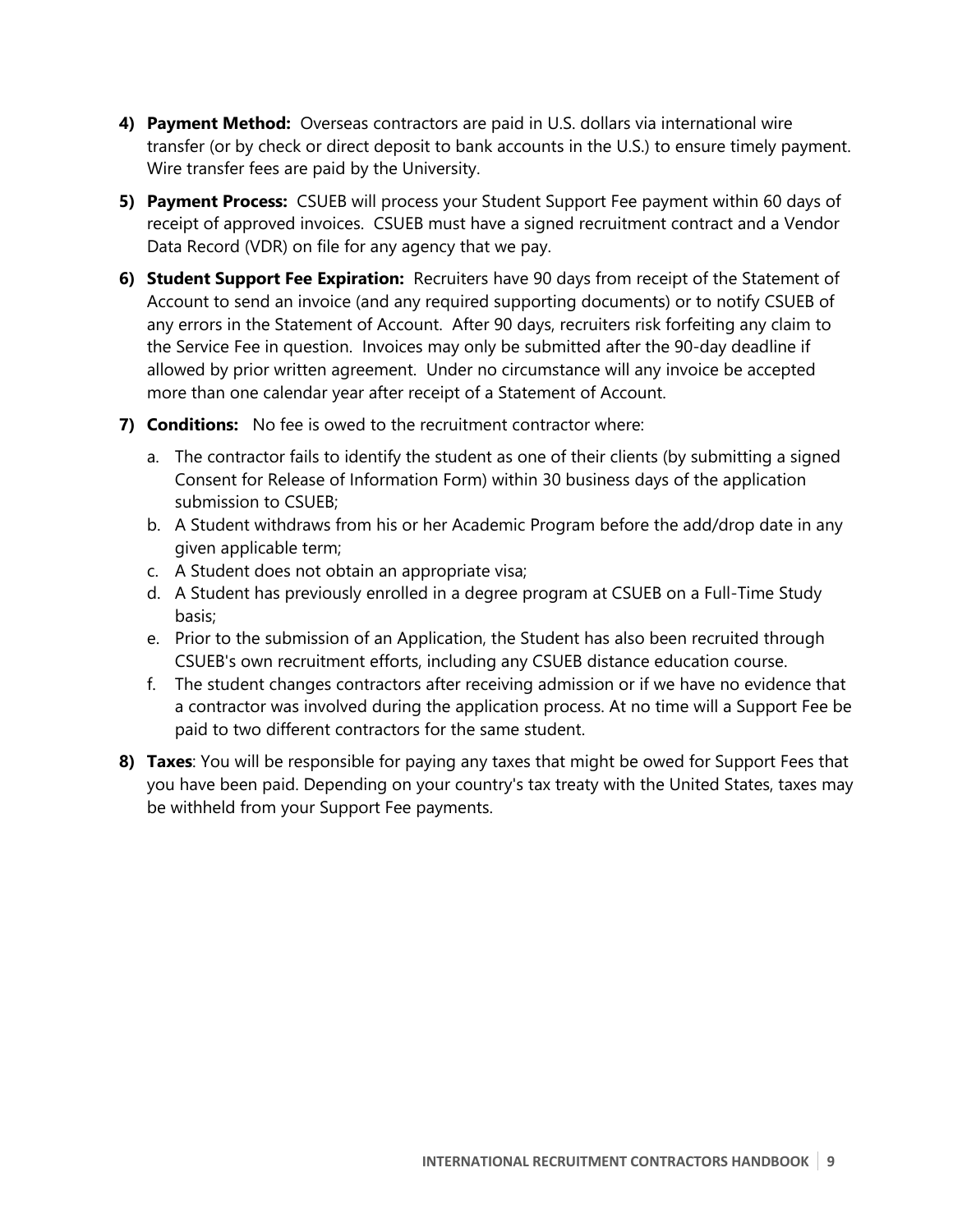## **APPENDIX A**

# **CSUEB APPLICATION CHECKLIST FOR UNDERGRADUATE AND GRADUATE APPLICATIONS**

# $\nabla$  Did you...

- ☐ **Complete the online application** (& pay \$70 application fee) on calstate.edu/apply
- ☐ **Submit a signed Student Consent for Release of Information Form.** An exemplar copy of this form is included as an appendix of the Recruiting Services Agreement and a generic version is attached as Appendix B.
- ☐ **Submit unofficial academic records** (transcripts/mark sheets and degree certificates) in native language with certified English translation if needed. These should be submitted using a unique upload link sent to the applicant and/or recruiter by email.
	- Undergraduate First time freshmen only require secondary school records.
	- Undergraduate transfer students should request academic records from all colleges/universities attended. If you have fewer than 60 semester (90 quarter) units, academic records from your secondary school are required as well.
	- Graduate applicants should request academic records from all colleges and universities attended; DO NOT submit secondary school records.
- ☐ **Submit unofficial TOEFL or IELTS test scores**, if needed
- ☐ **For Graduate applications, review the application instructions for the department graduate program carefully**.
	- **Be sure the student fulfills all the requirements** and submits any additional required test results or materials for the program to which they are applying,
	- **Do not submit extraneous materials** (e.g. We DO NOT require a Resume/CV, Letters of recommendation or Statement of Purposes for the MS in Computer Science)

## **After students are admitted**

- ☐ Support student to **Complete online I-20 Consent and Declaration of Finances form** *(sent to student via email*) after admission
- ☐ **Submit Evidence of Financial Support** (documentation such as bank statements from a checking or savings account as outlined on the Declaration of Finances Form)

## ☐ **Submit Official transcripts and TOEFL or IELTS test scores**, if needed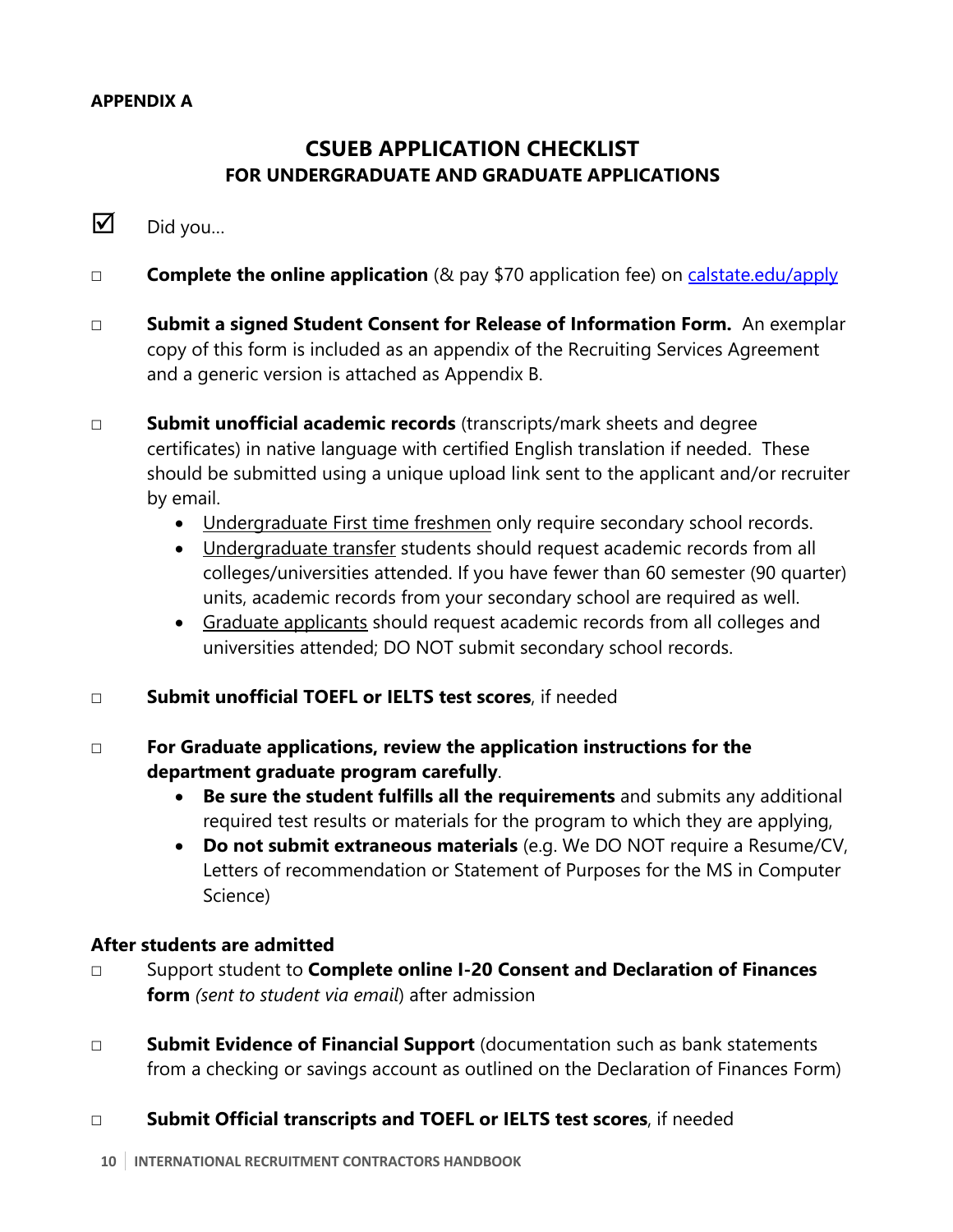

#### **STUDENT CONSENT FOR RELEASE OF INFORMATION**

I understand that if I am admitted and enroll at California State University, East Bay (CSUEB) the federal *Family Educational Rights and Privacy Act of 1972 (FERPA)* protects the privacy of my education records. As a prospective student, I also may have rights under the laws of the United States, the State of California and/or my country of residence protecting the privacy of records I give to CSUEB and/or third parties in connection with my application to enroll as a CSUEB student.

By signing this form, I, **hereby waive** any rights described above and **give my consent** to CSUEB and the other party named below to disclose my application and any other education records to each other for the purpose of discussing my application to, admission status and educational experience at CSUEB:

| Name of Agency: |  |
|-----------------|--|
| Address:        |  |
|                 |  |
| Phone Number:   |  |
| Email Address:  |  |

I understand that I have the right **not** to consent to the release of information in my student records and that I may revoke this consent at any time by giving written notice to CSUEB and AGENCY NAME, as named above. This consent remains valid unless and until I revoke it.

| Prospective Student Signature:    |                   |
|-----------------------------------|-------------------|
| Prospective Student Name (print): | Date <sup>.</sup> |

#### *If Prospective Student is under 18 years of age:*

I am the parent or legal guardian of the Prospective Student. I am signing this document on his or her behalf.

Parent or Guardian Signature:

Parent or Guardian Name (print): \_\_\_\_\_\_\_\_\_\_\_\_\_\_\_\_\_\_\_\_\_\_\_\_\_\_\_\_\_\_\_Date: \_\_\_\_\_\_\_\_\_\_\_